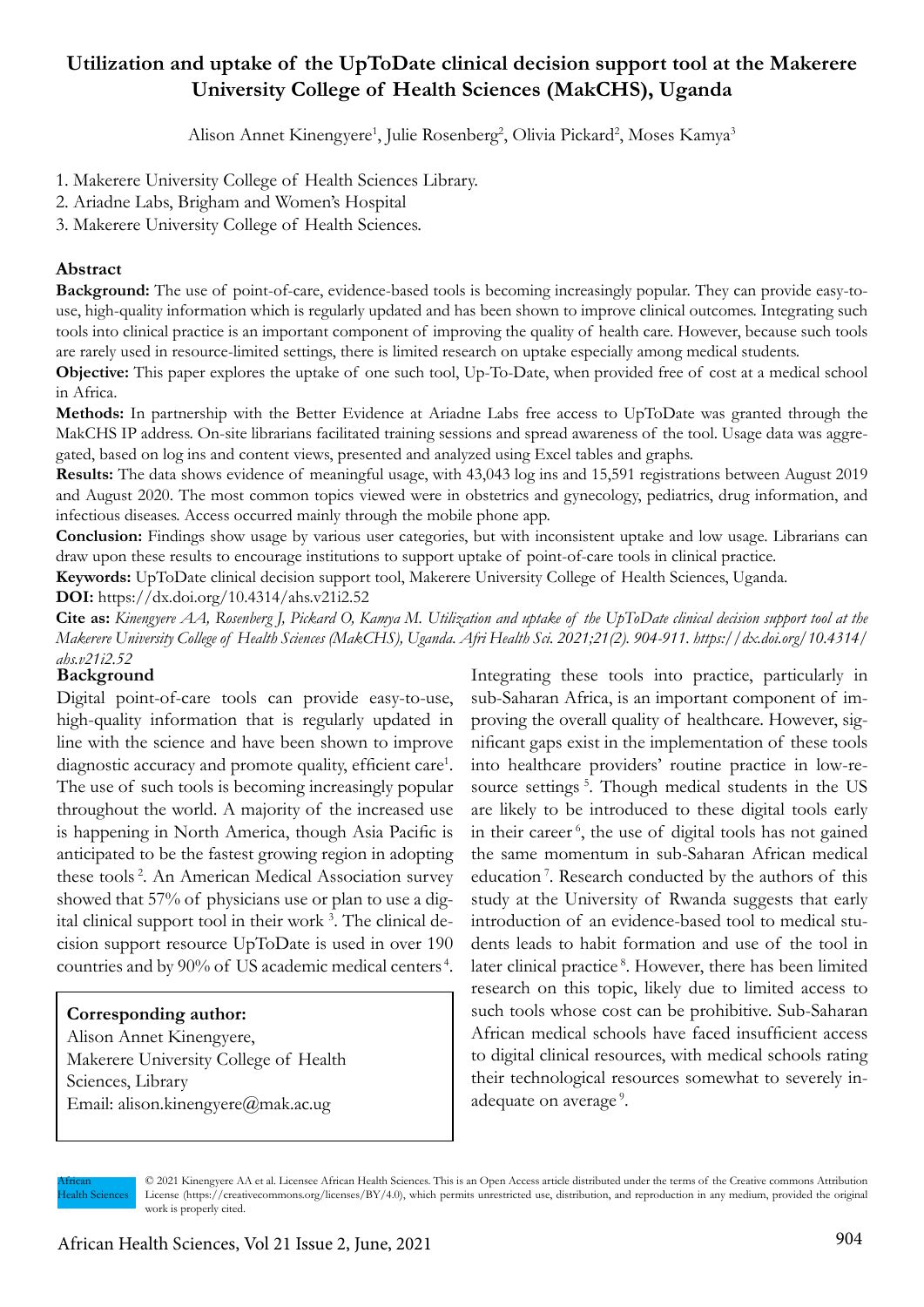### **About UpToDate**

UpToDate is a clinical decision support resource that can be used on or offline and provides evidence-based information for medical doctors. It can be accessed on digital devices such as computers, tablets, or mobile smart phones in hospitals, clinics, or homes. The tool is authored by 7,100 physicians who continuously synthesize the most recent medical information across specialties into evidence-based recommendations that can support point-of-care decisions. UpToDate is used in over 190 countries and by 90% of US academic medical centers<sup>4</sup>.

Recent research demonstrates that the use of UpTo-Date was associated with improved quality of care, shorter lengths of stay, and lower mortality rates over a three-year period<sup>1</sup>. UpToDate has been shown to answer clinical questions effectively, with one study citing an 86% answer retrieval rate for UpToDate 10. In medical education, UpToDate is reported to be a highly effective resource for learning 11 and is preferred by early career doctors 12.

# **UpToDate Content**

The tool covers a range of information areas and tools, including: topic updates by specialty, clinical calculators, drug interaction checkers, and search functionality (by disease name, symptom, lab abnormality, procedure, or drug) with filter options (adult, pediatric, or patient graphics). While users can search UpToDate in many languages, the content is available only in English. With the emergence of the COVID-19 pandemic, UpTo-Date has added new open-access information covering clinical topics, questions, patient education and society guidelines. The pace of discovery and science related to the COVID-19 pandemic as well as the spread of misinformation, coupled with shortages of health workers have only hastened the need for clinicians to have evidence-based and trusted resources to which they can turn for clinical information.

# **Accessing UpToDate**

UpToDate is a commercial product available for purchase. Better Evidence, a group at Ariadne Labs – a joint center for health systems innovations at Harvard T.H. Chan School of Public Health and Brigham and Women's Hospital – works to facilitate access to evidence-based clinical resources to health providers serving vulnerable populations who couldn't otherwise afford them. A pilot study run by Better Evidence demonstrated the utility of Up-To-Date among medical students at University of Rwanda<sup>8</sup>, the group be-

gan facilitating donated institutional licenses to medical schools across Africa as part of the Better Evidence for training program. Access was granted to MakCHS in 2019, with plans to add new schools annually.

With an institutional license, users can access UpTo-Date (www.uptodate.com) on the institutional local area network (LAN) and register for an individual account that will allow them to access UpToDate outside the LAN and download the content for use offline. The ability to use the tool offline is a valuable feature in developing countries.

### **About the study site (MakCHS)**

Established in 1922 as a technical school, Makerere University is one of the oldest and most prestigious English Universities in Africa. The college soon began offering various other courses in medical care, agriculture, veterinary sciences and teacher training. It expanded over the years to become a center for higher education in East Africa in 1935 13.

On July 1, 1970, Makerere became an independent national university of the Republic of Uganda, offering undergraduate and postgraduate courses. Makerere University offers not only day but also evening and external study programmes to a student body of about 35,000 undergraduates and 3,000 postgraduates (both Ugandan and foreign).

The university transitioned from the faculty-based to the collegiate system in 2011. As of July 2014, it includes 10 constituent colleges including the School of Law, all operating as semi-autonomous units 13.

Makerere University College of Health Sciences was transformed from a Faculty of Medicine into a College in 2013. It is comprised of 4 schools (Medicine, Biomedical Sciences, Public Health and Health Sciences) and 27 departments, with a total population of 3,018 students, 249 academic staff, who double as lecturers and health workers, mainly stationed at the Mulago National Referral and Teaching Hospital. It is this population, together with other health researchers who are affiliated to the College that utilizes the UpToDate subscription facilitated by Better Evidence to support clinical practice 14.

# **Objective**

This paper explores the uptake of UpToDate among medical students and faculty at Makerere University College of Health Sciences.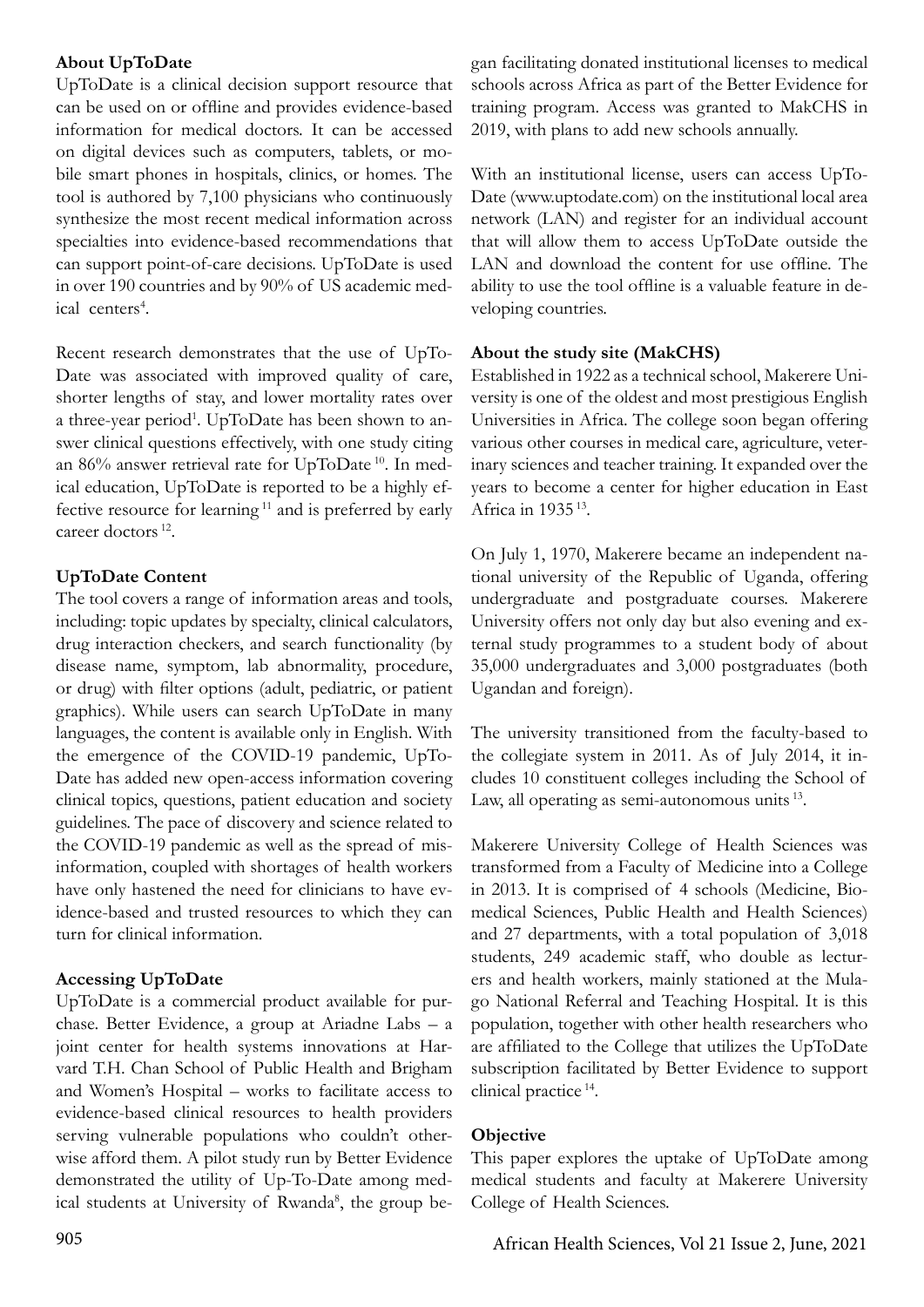### **Methodology**

After being approved for participation in the Better Evidence for training program, MakCHS entered into a contract with UpToDate. UpToDate established access to the product through the LAN at the university and its affiliated training facilities in August 2019. Better Evidence team members aided librarians, students, and faculty at MakCHS in learning how to access, register for, and use the tool. The MakCHS librarians then communicated about the tool and built awareness of the tool in their respective institutions through training sessions on campus and messaging.

UpToDate tracked aggregate usage and searches by registered, logged-in users or users on campus and shared this data with the school through the Better Evidence program every two months. Usage of the open-access information on COVID-19 was not tracked if users were offsite and not logged in. No institutional review board approvals were needed given the nature of this work and the aggregate nature of the data that did not allow any individuals to be identified.

The data presented here captured usage information from August 2019 to August 2020 on the following:

a) Trending topics sorted by most views—topics that increased in popularity from the prior two month period

b) Methods used to access the topics—whether users accessed UpToDate via the website on a computer or

via the UpToDate app on their smart phones, tablets or iPads

c) Roles of the users that accessed UpToDate

d) Top five medical topics by views —the most frequently visited topic cards during each two-month period

e) Top five medical specialties viewed – what specialties the topics viewed fall into

f) Total usage by month—how many searches were done

### **Data analysis**

We used Excel to organize the data into tables and graphs to enable us to look at the trends and usage patterns over time. We then grouped the relevant data based on trending topics, access methods, user roles, topic specialties by views, medical topics by views and total usage of the tool by month. Reporting periods are labeled by when the report was received. UpToDate provided reports every two months.

### **Results**

#### **Trending Topics**

Table 1 shows the trending topics sorted by increase in views for each two-month reporting period. More recently trending topics have been related to one another. In general, trends show the wide array of topics viewed and how they can change from month to month.

| Month of report | <b>Topic viewed</b>                                                                                                |
|-----------------|--------------------------------------------------------------------------------------------------------------------|
| Aug- $20$       | Approach to the adult with acute diarrhea in resource-rich settings                                                |
|                 | Preeclampsia: Clinical features and diagnosis                                                                      |
|                 | Spontaneous abortion: management                                                                                   |
| $Jun-20$        | Convulsive status epilepticus in adults: Treatment and prognosis                                                   |
|                 | Convulsive status epilepticus in adults: Classification, clinical<br>features, and diagnosis                       |
|                 | Acute liver in children: Management, complications, and outcomes                                                   |
| Apr-20          | Valvar lesions: differential diagnosis based on morphology                                                         |
|                 | Biliary atresia                                                                                                    |
|                 | Congenital syphilis: clinical features and diagnosis                                                               |
| $Feb-20$        | Epidemiology, clinical presentation, and diagnostic evaluation of<br>para pneumonic effusion and empyema in adults |
|                 | Achalasia: Pathogenesis, clinical manifestations, and diagnosis                                                    |
|                 | Definition, classification, etiology, and pathophysiology of shock in<br>adults                                    |
| <b>Dec-19</b>   | Treatment of pheocromocytoma in adults                                                                             |
|                 | Acute complicated urinary tract infection (including pyelonephritis)<br>in adults                                  |
|                 | Management of locally advanced cervical cancer                                                                     |
| <b>Oct-19</b>   | Overview of hypertension in adults                                                                                 |
|                 | Invasive cervical cancer: Epidemiology, risk factors, clinical<br>manifestations, and diagnosis                    |
|                 | Anemia in pregnancy                                                                                                |

**Table 1:** Trending Topics **Table 1:** Trending Topics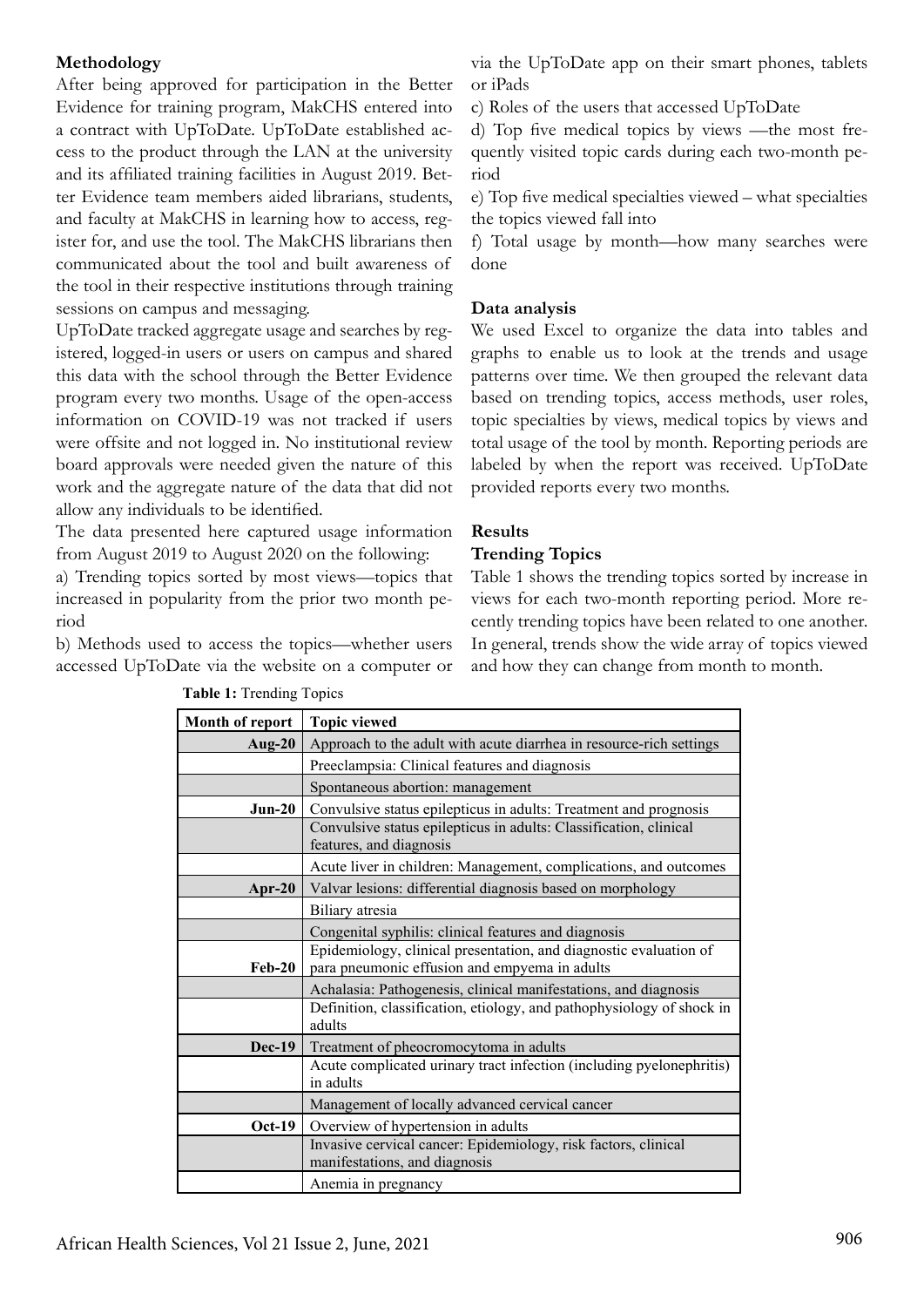#### **Access Methods**

Figure 1 shows the number of times the tool was accessed by registered users via the website or the app for

each two-month period being reported in the months of October and December 2019, and February, April, June, and August 2020.



**Figure 1:** MakCHS: Access methods-Oct and Dec 2019, Feb -Aug 2020

Usage via the appwas consistently about two to three times more common than usage via the website but both forms of usage followed approximately the same trends. The February 2020 report showed the most usage via both the web (1,326) and the app (5,322) while the December 2019 report showed the lowest usage of any two-month period.

ToDate by reporting period. People with a range of roles registered for and accessed the tool. There were consistently a higher number of medical students and residents accessing the tool compared to physicians and other user types. February and April reporting periods showed the highest numbers of users accessing the tool across the top three roles, i.e., medical students, residents, and physicians. Physician assistants used the tool much more in the December 2019 reporting period than during any other reporting period.

### **User roles**

Table 2 shows the roles of the users who accessed Up-

| <b>User role</b>    | $Oct-19$ | <b>Dec-19</b> | $Feb-20$       | $Apr-20$       | June-<br>20 | Aug- $20$      | Total<br>users          |
|---------------------|----------|---------------|----------------|----------------|-------------|----------------|-------------------------|
| Medical student     | 133      | 64            | 133            | 132            | 48          | 61             | 571                     |
| Resident            | 46       | 44            | 52             | 52             | 37          | 50             | 281                     |
| Physician           | 22       | 18            | 27             | 27             | 23          | 27             | 121                     |
| Other               | 5        | $\Omega$      |                | $\overline{2}$ | ۰           | $\overline{2}$ | 10                      |
| Medical Librarian   |          | $\mathbf{1}$  | $\Omega$       | $\Omega$       | -           | $\overline{2}$ | $\mathbf{2}$            |
| Nurse               | $\Omega$ | 1             |                |                |             |                | 5                       |
| Pharmacist          |          | 1             | $\overline{2}$ | $\overline{2}$ |             |                | 8                       |
| Physician assistant | 1        | 21            |                |                | 1           |                | 25                      |
| Nurse practitioner  | $\Omega$ | $\Omega$      |                | 1              |             |                | $\overline{\mathbf{4}}$ |
| TOTAL               | 209      | 150           | 218            | 218            | 112         | 145            | 1,027                   |

**Table 2:** MakCHS: User roles that accessed the topics in Oct 2019, Dec 2019, Feb 2020 and Apr 2020

Source: Better Evidence

#### **Medical specialties by views**

The topics viewed fall into different specialty areas. The

top five topic specialties viewed from October 2019 to August 2020 are shown in Table 3.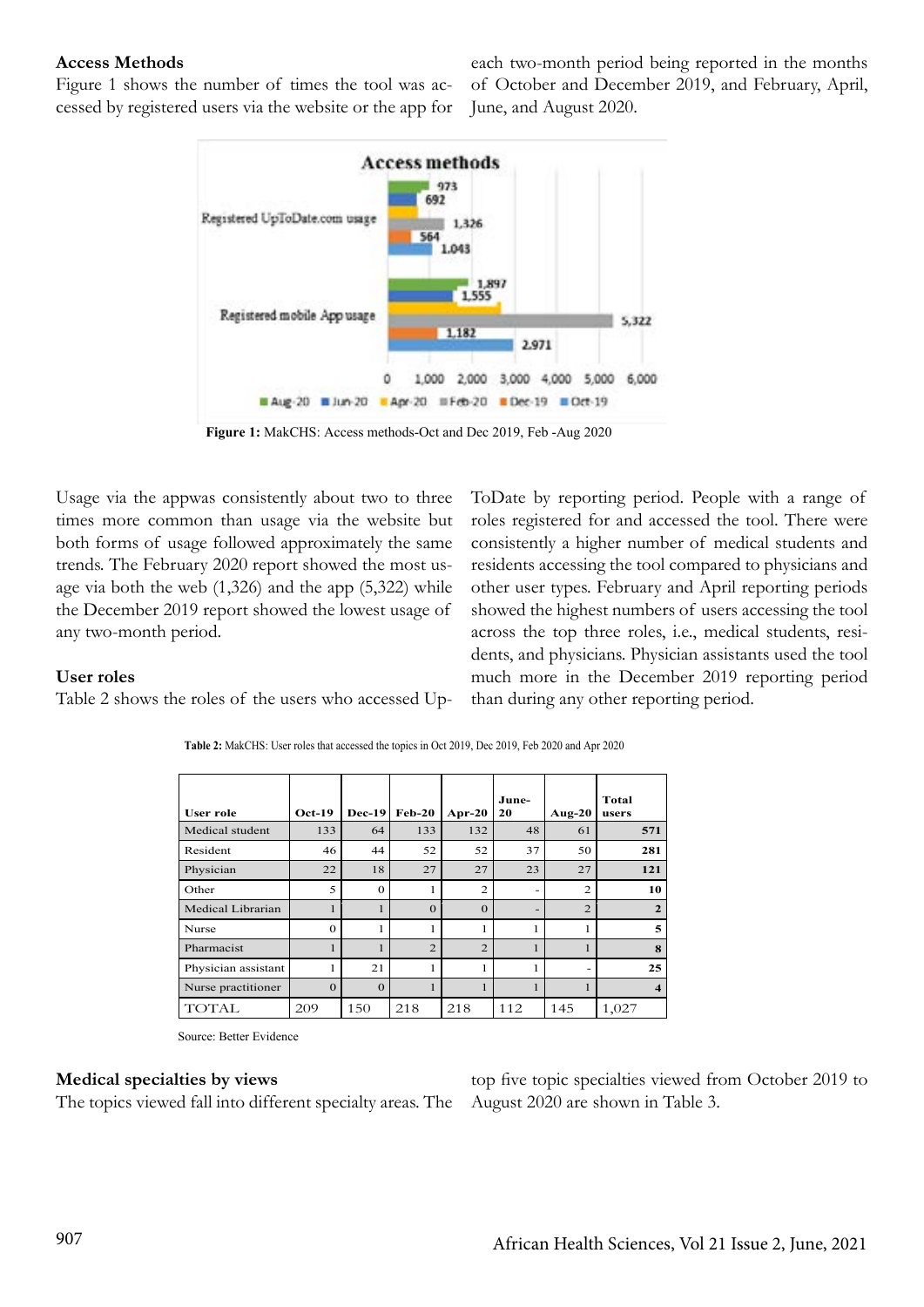**Table 3:** MakCHS: Up-To-Date users by specialty during the months of Oct. 2019, Dec. 2019, Feb. 2020, Apr. 2020 and Jun.2020

| <b>Top Five Topic Specialties</b><br><b>Viewed</b> | Oct-<br>19               | Dec-<br>19 | $Feb-20$ | Apr-<br>20               | Jun20 | Aug- $20$ | <b>TOTAL</b> |
|----------------------------------------------------|--------------------------|------------|----------|--------------------------|-------|-----------|--------------|
| Pediatrics                                         | 565                      | 171        | 995      | 585                      | 352   | 373       | 3,041        |
| Obstetrics, gynecology $\&$<br>women's health      | 493                      | 294        | 762      | 494                      | 139   | 399       | 2,581        |
| Infectious diseases                                | 208                      | 153        | 607      | 294                      | 135   | 250       | 1,647        |
| Drug information                                   | $\overline{\phantom{0}}$ | 223        |          | 297                      | 172   | 360       | 1,052        |
| Gastroenterology and<br>Herpetology                | $\overline{\phantom{a}}$ | -          | 518      | $\overline{\phantom{a}}$ | 121   | -         | 639          |
|                                                    | 1,266                    | 841        | 2,882    | 1,670                    | 919   | 1,382     | 8,960        |

Source: Better Evidence

Pediatrics, obstetrics and gynecology & women's health registered the most topic hits over the course of the year, while gastroenterology and herpetology received a lot of views during two reporting periods.

#### **Medical topics by views**

The top five most viewed medical topics by reporting

period are shown in Table 4. The pattern suggests diverse usage. In some reporting periods, there are clear connections between the medical topics viewed, while in other periods there is quite a range of views. In general, the number of views for each specific topic is relatively low compared to the total number of views of all topics.

|               | Overview of the clinical presentation and diagnosis of acute lymphoblastic                |  |  |  |
|---------------|-------------------------------------------------------------------------------------------|--|--|--|
|               | leukemia/lymphoma in children (31)                                                        |  |  |  |
|               | Pelvic organ prolapse in women: Diagnostic evaluation (29)                                |  |  |  |
|               | Pelvic organ prolapse in women: Epidemiology, risk factors, clinical manifestations,      |  |  |  |
|               | and management (27)                                                                       |  |  |  |
|               | Normal and abnormal labor progression (26)                                                |  |  |  |
| <b>Oct-19</b> | Presentation, diagnosis, and staging of Wilms tumor (22)                                  |  |  |  |
|               | Paragangliomas: Epidemiology, clinical presentation, diagnosis, and histology (15)        |  |  |  |
|               | Spinal anesthesia: Technique (15)                                                         |  |  |  |
|               | Shoulder dystocia: Intrapartum diagnosis, management, and outcome (14)                    |  |  |  |
|               | Peptic ulcer disease: Epidemiology, etiology, and pathogenesis (13)                       |  |  |  |
| <b>Dec-19</b> | Intrapartum fetal heart rate assessment (11)                                              |  |  |  |
|               | Traumatic brain injury: Epidemiology, classification, and pathophysiology (51)            |  |  |  |
|               | Hypospadias: Pathogenesis, diagnosis, and evaluation (45)                                 |  |  |  |
|               | Overview of the clinical manifestations of sickle cell disease (43)                       |  |  |  |
|               | Uterine leiomyoma's (fibroids): Epidemiology, clinical features, diagnosis,<br>and        |  |  |  |
|               | natural history (34)                                                                      |  |  |  |
| $Feb-20$      | Approach to the patient with abnormal liver biochemical and function tests (30)           |  |  |  |
|               | Vulvar lesions: Differential diagnosis based on morphology (27)                           |  |  |  |
|               | Overview of the clinical manifestations of sickle cell disease (25)                       |  |  |  |
|               | Neonatal necrotizing enterocolitis: Clinical features and diagnosis (23)                  |  |  |  |
|               | Coronavirus disease 2019 (COVID-19): Epidemiology, virology, clinical features,           |  |  |  |
|               | diagnosis, and prevention (22)                                                            |  |  |  |
| $Apr-20$      | Management of acute moderate and severe traumatic brain injury (20)                       |  |  |  |
|               | Acute liver failure in children: Etiology and evaluation (29)                             |  |  |  |
|               | Causes of cholestasis in neonates and young infants (27)                                  |  |  |  |
|               | Clinical manifestations and diagnosis of hepatitis B virus infection in children and      |  |  |  |
|               | adolescents (22)                                                                          |  |  |  |
|               | Convulsive status epilepticus in adults: Classification, clinical features, and diagnosis |  |  |  |
| June-         | 22                                                                                        |  |  |  |
| 20            | Cervical cancer in pregnancy (19)                                                         |  |  |  |

Antiphospholipid syndrome: Pregnancy implications and management in pregnant

Uterine fibroids (leiomyoma's): Treatment overview (25)

Infants with fetal (intrauterine) growth restriction (16)

Overview of antepartum fetal surveillance (15)

Cervical cancer in pregnancy (15)

**Table 4:** Top Five Medical Topics by views

Source: Better Evidence

**Aug-20**

women (20)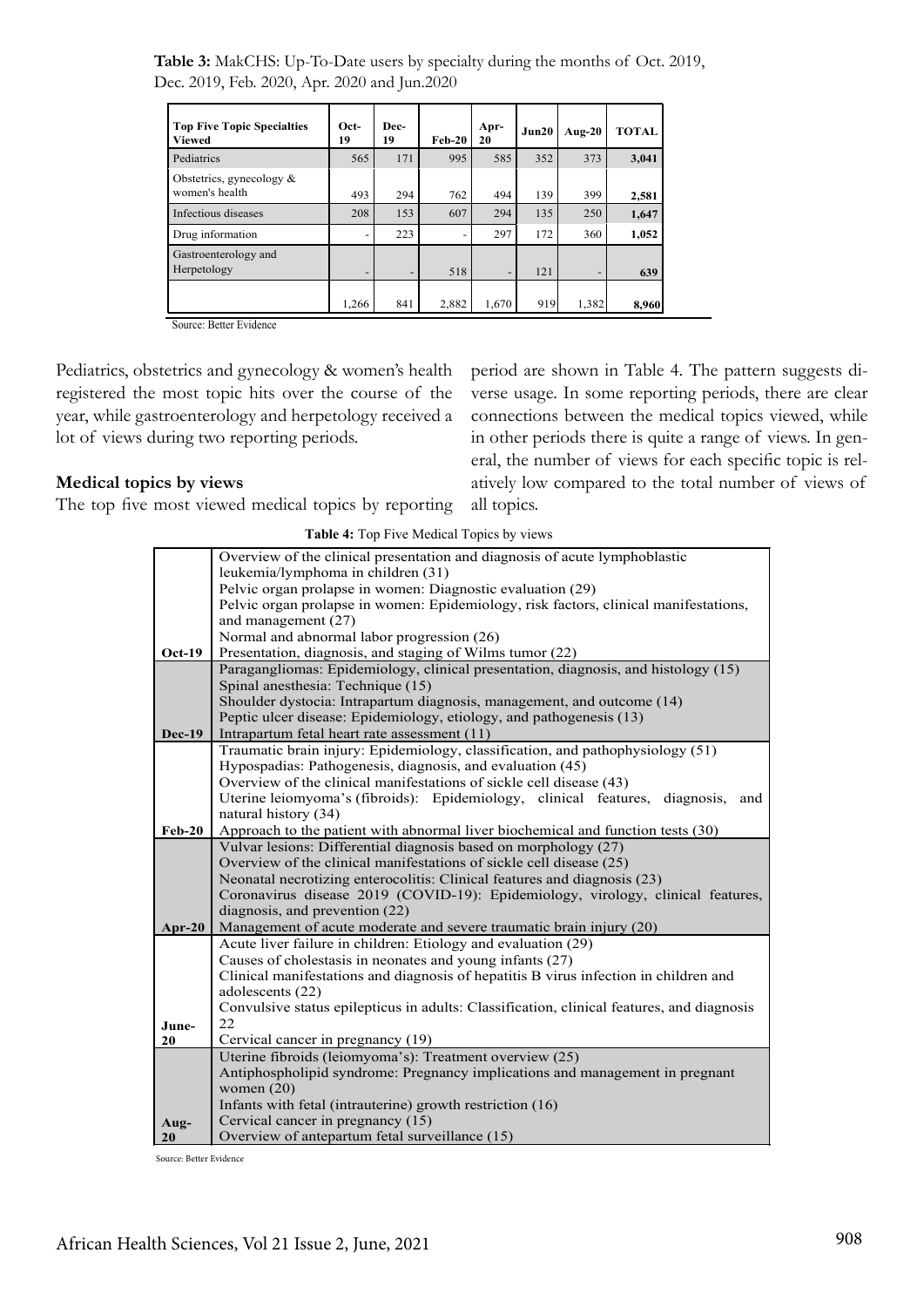#### **Total usage by month**

Total usage of the tool by month is shown in Figure 2.

Between August 2019 and September 2019, usage increased by nearly 90%. December 2019 saw the lowest usage while February 2020 saw the highest.



 **Figure 4:** Total usage by month: Aug 2019-Aug 2020 **Figure 2:** Total usage by month: Aug 2019-Aug 2020

#### **Discussion**

The discussion of findings is presented according to the subheadings discussed in the results section:

Access methods data shows that users primarily accessed UpToDate on mobile devices rather than computers. This suggests that users are able and willing to access the digital tool while on the go and not only in a static location. This is promising given the relevance of the tool for clinical care use at the patient bedside where there are often no computers. This also suggests that people are willing to use their own personal devices for learning and consulting the evidence given the school does not provide mobile devices. Furthermore, hospitals in Uganda, where the students and residents do ward rounds do not necessarily have internet connection, so the fact that use occurred on mobile devices suggests that users may have been able to download the UpToDate content and use the offline feature of the tool. The ability to use the tool offline is likely make the use of UpToDate on mobile devices more appealing and could be an important feature when considering use of digital tools in limited-resource settings.

User role data is promising and it shows those in their training years at the institution used Up-To-Date most. This finding is encouraging as these are critical years for establishing habits for practice for the years ahead. It is important to note however that the denominator for the various groups users groups varies, which may explain why some user groups appear to use the tool less. For example, the college has only three librarians compared to 2,700 students.

The beginning of the semester is characterized by exams and tests, and that is the time when lectures are gaining momentum. Students are therefore usually busy and this could have affected usage. The month of March 2020 was further affected by the lockdown and closure of institutions of higher education in Uganda due to the COVID 19 pandemic. This, coupled with the beginning of semester schedules, could have further affected usage.

Medical specialties and topics by views data shows that pediatrics, obstetrics and gynecology, infectious diseases, drug information, and gastroenterology and herpetology registered many and continuous viewers throughout the period indicated. While the increased views of the infectious diseases specialty during the month of February 2020 could be attributed to the COVID-19 pandemic, the various topic specialties viewed suggest just how one point-of-care tool can be used in a variety of situations that benefit various categories of users. The data also suggest that these few specialties are especially keen on using information that is up to date to facilitate the application of evidence-based medicine in daily clinical practice. The ability to access COVID-19 information without logging in also may have impacted the data on topics and specialties viewed.

Total usage by month data variation can mostly be explained by outside situational factors. For example, MakCHS received access to Up-To-Date in July 2019. Therefore, in August, most potential users were just becoming aware of the availability of the tool, and trainings were just starting. After being introduced to the tool, users started accessing it more. Between July and September, usage increased substantially. Trainings were conducted weekly during this period, suggesting a clear impact between training and usage. Usage then clearly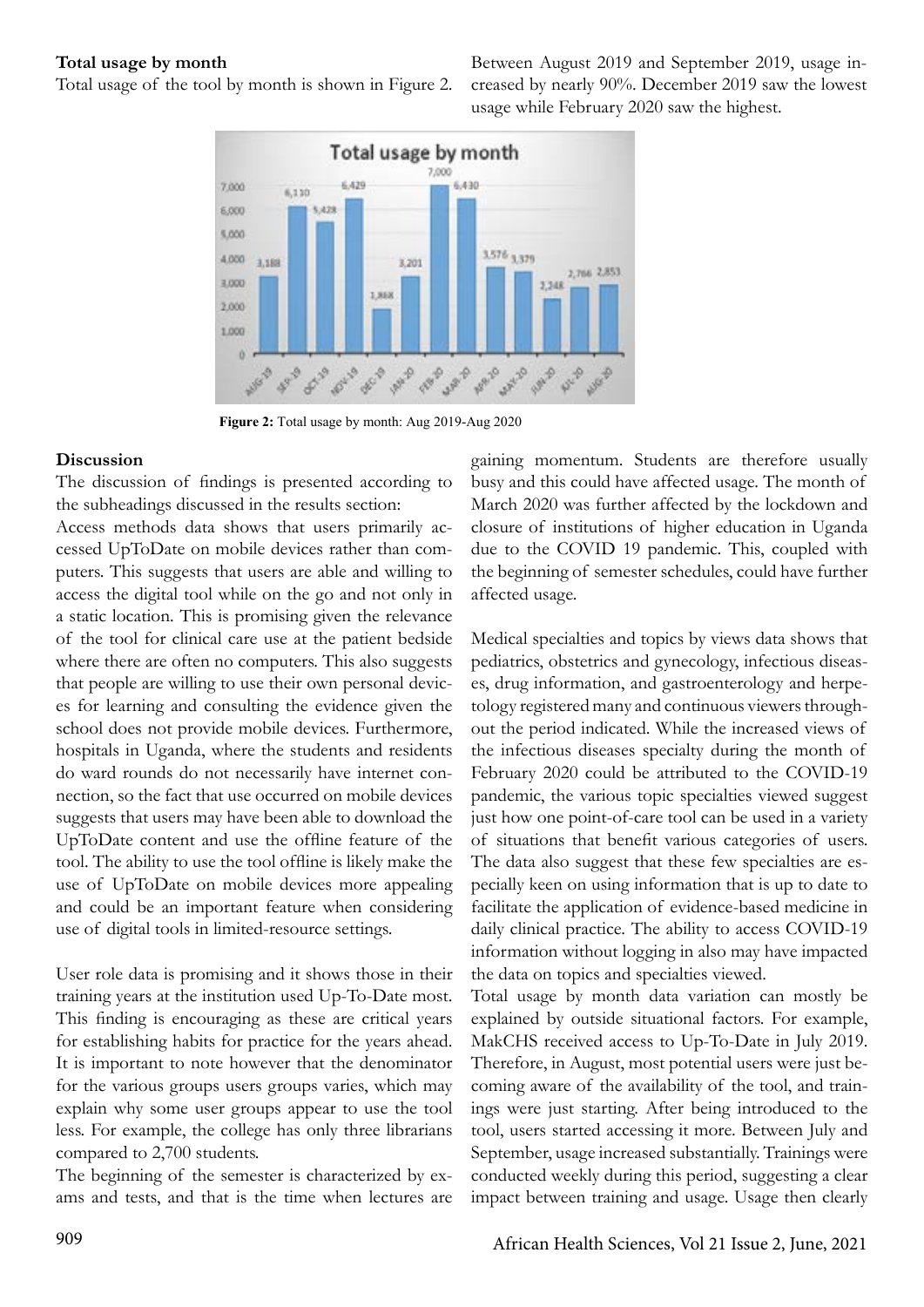decreased during the holiday break but came back up once classes resumed. In March 2020, MakCHS went into lockdown due to the COVID-19 pandemic and as of August 2020, the students were still under lockdown, although remote work had been eased for a few members of staff. The big difference between usage in February and June 2020 was therefore likely a result of the lockdown and closure of the university, due to the COVID-19 pandemic. There were no trainings or awareness campaigns creation during that time, and students were likely to have less internet access while remote as well.

It is probable that, had it not been for the lockdown due to the COVID-19 pandemic at the end of March, usage would have been higher than it was. However, even in the lockdown, the tool is still being accessed and used, though to a smaller extent. This suggests that those who had registered for the tool before the lockdown have continued to use it off campus, likely having formed the habit of use.

### **Conclusions and recommendations**

Data suggests that though UpToDate is used in a variety of ways by a variety of user types at the university, usage remains relatively low considering the total number of students, faculty, and potential searches. Therefore, there is a need for continued advocacy and capacity building for the various users of the tool and others like librarians, who promote its uptake and usage. As for the librarians, who promote the uptake and usage of the tool, there is need for further capacity building and awareness. The usage trend, however, suggests that, irrespective of what method of access used to access the tool, users had started embracing the tool before the COVID-19 pandemic and closure of institution. Continued use in such difficult times suggests that there is potential for increased and more consistent use in the future.

Increased capacity building and promotion is expected to go a long way in increasing usage of evidence-based digital tools. The Better Evidence for Champions program, launched in August 2020, in which local librarians, faculty members, and ICT professionals are trained to aid in promoting uptake, is one possibility for increasing uptake via trained local advocates. As bi-monthly data collection will continue, further analysis after the launch of the Champions program will be conducted. This project and other similar efforts that aim to promote the use of evidence in clinical care will be critical to improving the quality of care and health outcomes for patients for decades to come.

#### **Limitations of the study**

The demographic characteristics of the respondents were not captured because of the nature of the study. The data was remotely captured based on log ins in the system, and this could not allow for the capture of data, other than the number of log ins and the topics viewed.

#### **Conflict of interest**

None declared.

#### **References**

1. Shimizu T, Nemoto T, Tokuda Y. Effectiveness of a clinical knowledge support system for reducing diagnostic errors in outpatient care in Japan: a retrospective study. *International Journal of Medical Informatics*. 2018;109:1-4.

2. Grandview Research. Clinical Decision Support Systems (CDSS) Market Size, Share & Trends Analysis Report By Product, By Application (Allery Alert, Dosing Support), By Delivery Mode (On-premise, Cloud, Web), By Component, And Segment Forecasts, 2018 - 2024. 2018 GVR-2-68038-339-3.

3. Association AM. AMA Digital Health Research: Physician's motivation and requirements for adopting digital health—adoption and attitudinal shifts from 2016 to 2019. 2020.

4. UpToDate. UpToDate Homepage [Internet]. Up-ToDate. 2020 [cited 2020 Sep 3]. Available from: 2020. Available from: http://uptodate.com.

5. Adepoju I-OO, Albersen BJA, De Brouwere V, van Roosmalen J, Zweekhorst M. mHealth for clinical decision-making in sub-Saharan Africa: a scoping review. *JMIR mHealth and uHealth*. 2017;5(3):e38.

6. Peterson MW, Rowat J, Kreiter C, Mandel J. Medical students' use of information resources: Is the digital age dawning? *Academic Medicine*. 2004;79(1):89-95.

7. Barteit S, Jahn A, Banda SS, Bärnighausen T, Bowa A, Chileshe G, et al. E-learning for medical education in Sub-Saharan Africa and low-resource settings. *Journal of Medical Internet Research*. 2019;21(1):e12449.

8. Valtis K, Rosenberg JD, Wachter K, Kisenge RM, Chande Mallya R, David WT, et al. Better evidence: prospective cohort study assessing the utility of an evidence-based clinical resource at the University of Rwanda. *BMJ Open*. 2019;9(8):1-8.

9. Chen C, Buch E, Wassermann T, Frehywot S, Mullan F, Omaswa F, et al. A survey of Sub-Saharan African medical schools. *Human Resources for Health*. 2012;10(1):4. 10. Ahmadi S-F, Faghankhani M, Javanbakht A, Akbarshahi M, Mirghorbani M, Safarnejad B, et al. A comparison of answer retrieval through four evidence-based